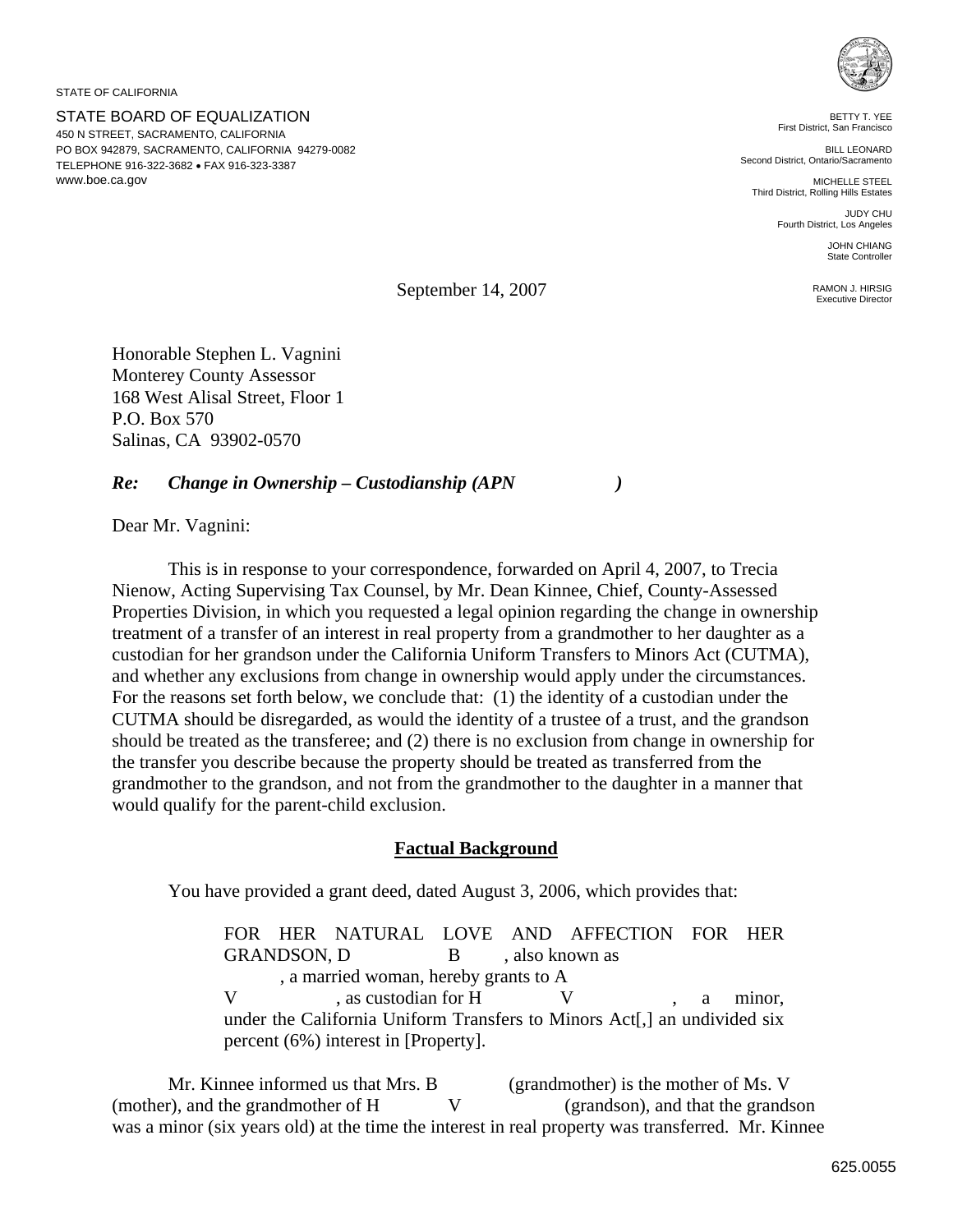also forwarded us your questions as to whether the transfer represented by the deed constitutes a change in ownership or whether an exclusion from change in ownership applies.

# **Law and Analysis**

### Parent-Child and Grandparent-Grandchild Exclusions

As you know, a "change in ownership" is defined as a transfer of a present interest in real property, including the beneficial use thereof, the value of which is substantially equal to the value of the fee interest. (Rev. & Tax. Code,  $\S$  60.) Section<sup>[1](#page-1-0)</sup> 63.1 of the Revenue and Taxation Code, which implements the parent-child and grandparent-grandchild exclusions, excludes from change in ownership the transfer, between parents and children, of any number of principal residences and the first \$1 million of full cash value of other real property. (Rev. & Tax. Code, § 63.1, subd. (a)(1) and (2).)

The grandparent-grandchild exclusion excludes from change in ownership transfers between a grandparent and grandchild if, among other requirements, all of the parents of that grandchild or those grandchildren who qualify as the children of the grandparents are deceased as of the date of the transfer.<sup>[2](#page-1-1)</sup> (Rev. & Tax. Code, § 63.1, subd. (a)(3).) The terms "parent" and "grandparent" are not specifically defined by statute.<sup>[3](#page-1-2)</sup> Rather, the eligible relationships are defined with respect to the statutory definitions of "children" and "grandchildren." Grandchild or grandchildren is defined as any child or children of the child or children of the grandparent or grandparents. (Rev. & Tax. Code, § 63.1, subd. (c)(4).) For purposes of this opinion, we assume that the relationships are as stated above.

An eligible parent-child or grandparent-grandchild transfer includes, but is not limited to, any transfer of the present beneficial ownership of property from an eligible transferor to an eligible transferee through the medium of an inter vivos or testamentary trust. (Rev. & Tax. Code,  $\S$  63.1, subd. (c)(9).) The creation of a trust involving real property places the legal title in the trustee and the equitable or beneficial title in the beneficiaries. Transfers through the medium of a revocable or irrevocable trust are treated as occurring between individuals, and not between an individual and the trust as an entity. Thus, if the requirements of section 63.1 are otherwise satisfied, transfers to and from a trust are eligible for the parent-child and grandparentgrandchild exclusions.

<span id="page-1-0"></span><sup>&</sup>lt;sup>1</sup> All subsequent "section" references are references to the Revenue and Taxation Code, unless otherwise indicated.

<span id="page-1-1"></span><sup>&</sup>lt;sup>2</sup> Commencing on the lien date of the 2006-2007 fiscal year, a son-in-law or daughter-in-law of the grandparent that is a stepparent to the grandchild need not be deceased on the date of the transfer. (Rev. & Tax. Code,  $\S$  63.1, subd.  $(a)(3)$ .)

<span id="page-1-2"></span> $3$  Subdivision (h) of section 2 of article XIII A of the California Constitution delegates to the Legislature the task of defining the terms "parent," "child," "grandparent," and "grandchild."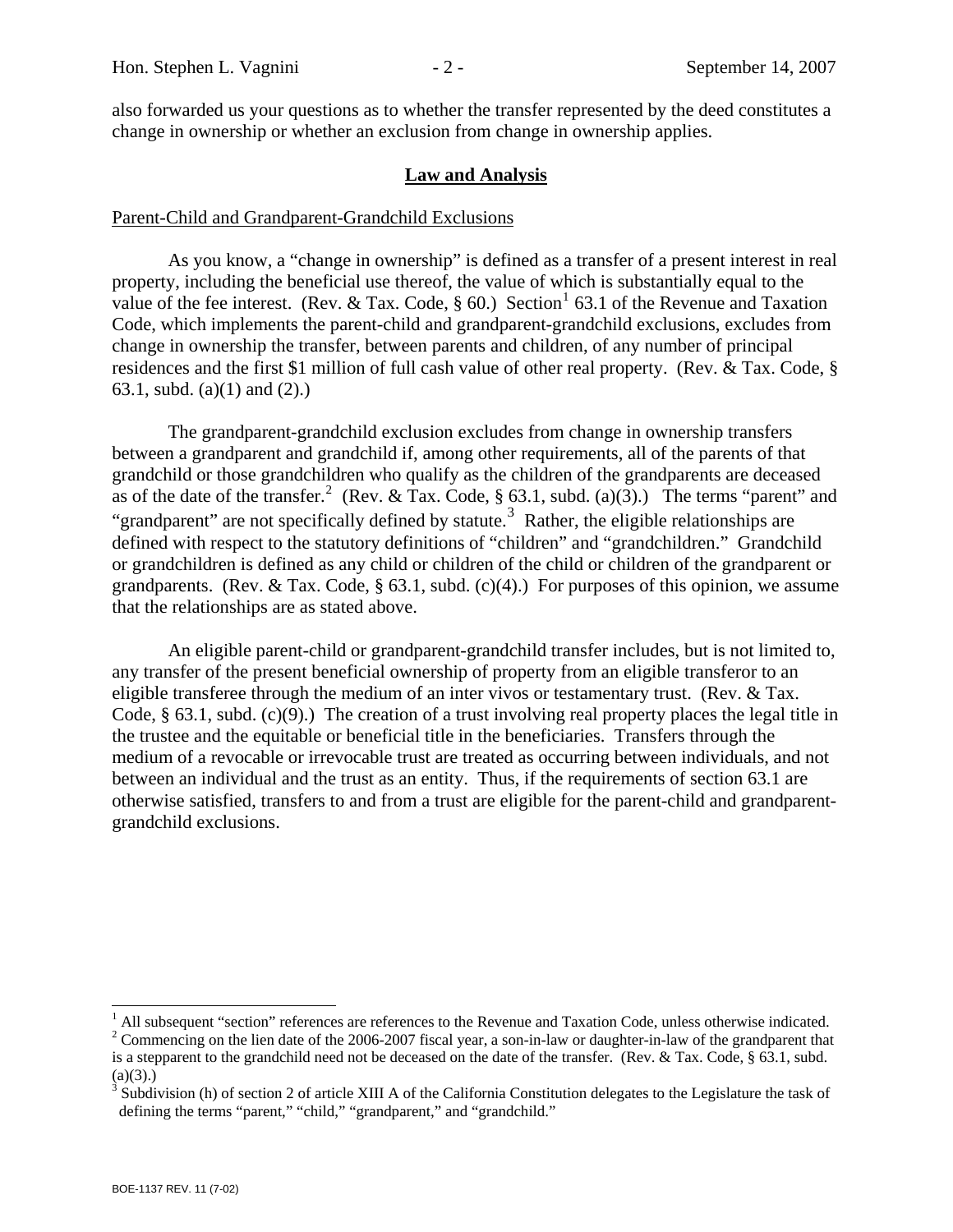## Transfers Involving Trusts

Property Tax Rule<sup>[4](#page-2-0)</sup> 462.160 provides that the transfer of real property to an irrevocable trust is a change in ownership of such property at the time of the transfer unless all the beneficiaries qualify for an exclusion from change in ownership. (Rule 462.160, subds. (a) and (b).) This is because it is necessary to "look through the trust" (i.e., disregard the identity of the trustee) to determine the parties between whom a transfer is taking place for change in ownership purposes – generally, the trustor and the present beneficiary of the trust.

### California Uniform Transfers to Minors Act (CUTMA)

Under California law, a minor may own real property or an interest therein (*Estate of Yano* (1922) 188 Cal. 645, 649), but a minor may not convey or make contracts relating to real property. (Fam. Code, § 6701, subd. (b).) Therefore, a minor cannot sell or purchase property held directly in his or her own name, and, as a practical matter, transactions involving minor's interests in real property are usually conducted indirectly, through a guardianship or trust. The California Uniform Transfers to Minors Act (Prob. Code § 3900 et seq.) (CUTMA) provides a statutory mechanism for transferring property to an adult "custodian" for the benefit of a minor.<sup>[5](#page-2-1)</sup>

Under CUTMA, "custodial property" means: (1) any interest in property transferred to a custodian under CUTMA; and (2) the income from and proceeds of that interest in property. (Prob. Code, § 3901, subd. (f).) Custodial property can be created in several ways, including by recording a deed naming the custodian to receive real property on behalf of a minor followed by substantially the following language: "as custodian for \_\_\_\_\_\_\_\_ (Name of Minor) under the California Uniform Transfers to Minors Act." (Prob. Code, § 3903, subd. (a).) When such a transfer creates custodial property, the minor becomes the indefeasibly-vested owner of the property (i.e., the transfer is irrevocable). (Prob. Code, § 3911, subd. (b).) However, the CUTMA custodian, when acting in a custodial capacity, "has all the rights, powers, and authority over custodial property that unmarried adult owners have over their own property, but a custodian may only exercise those rights, powers, and authority in that capacity only." (Prob. Code, § 3913, subd. (a).) A CUTMA custodian must hold, control, manage, and invest the custodial property, and record title if appropriate (Prob. Code, § 3912, subd. (a)); and as a general rule, a custodian is held to the standard of care of a "prudent person dealing with property of another" (Prob. Code, § 3912, subd. (b)). Title to custodial property must be transferred to the minor or the minor's estate when the custodianship terminates, and, in the absence of any specific provisions delaying the termination, a custodianship terminates when the minor reaches the age of 18 years or the minor dies. (Prob. Code, § 3920.) In sum, the custodian has no beneficial interest in the property, but has powers akin to that of a trustee. (13 Witkin, Summary of Cal. Law  $(10^{th}$  ed. 2005) Personal Property, § 142, p. 154.)

<sup>&</sup>lt;sup>4</sup> All references to Property Tax Rules or Rules are to the California Code of Regulations title 18.

<span id="page-2-1"></span><span id="page-2-0"></span><sup>&</sup>lt;sup>5</sup> CUTMA provides a simple and inexpensive method of making and administering a gift to a minor. (13 Witken, Summary of Cal. Law  $(10^{th}$  ed. 2005) Personal Property, § 140, p. 152.)